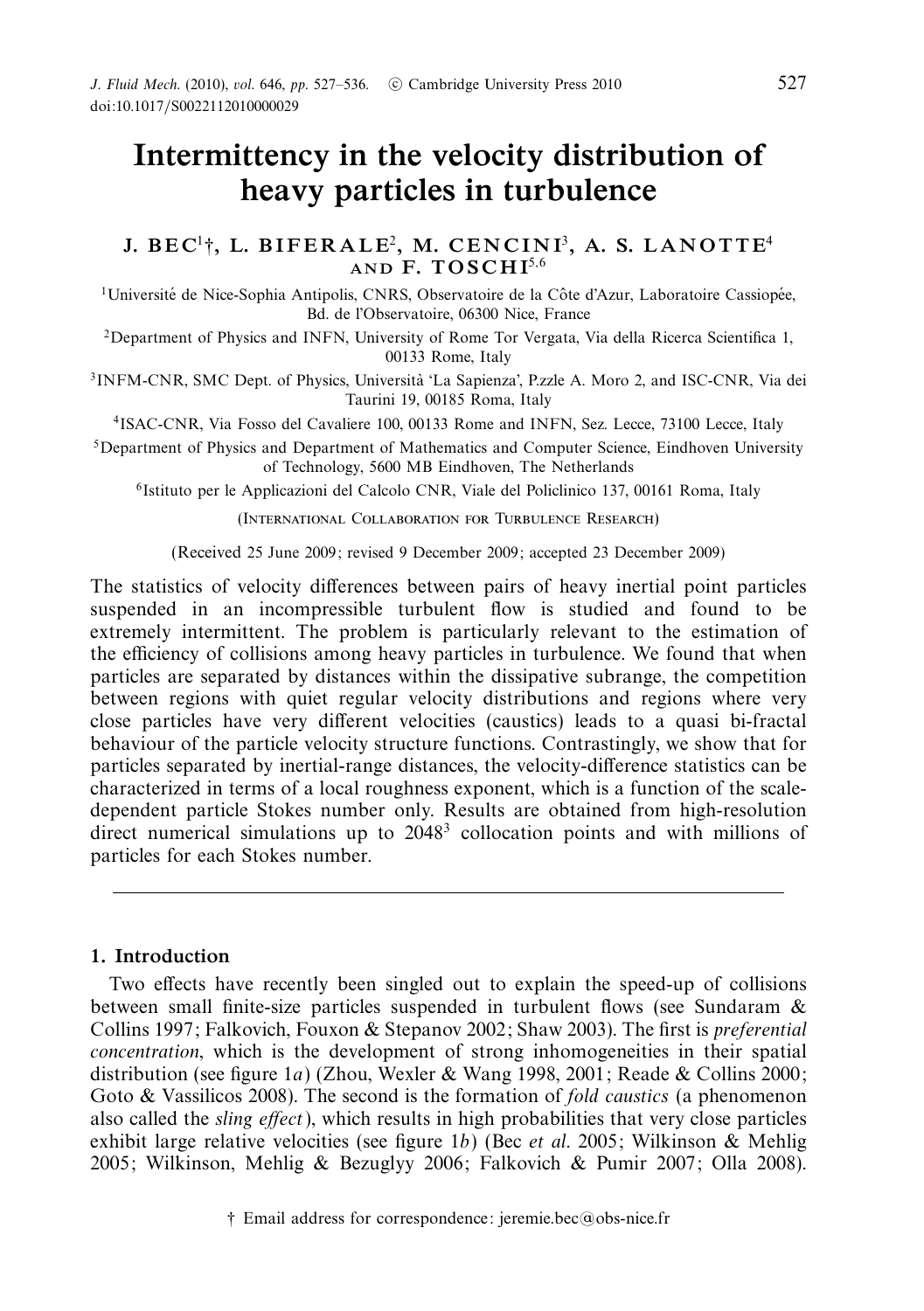

FIGURE 1. (a) Snapshot of the position of particles for  $St = 2$  in a slice of size  $5\eta \times 100\eta \times 100\eta$ for  $Re_\lambda \approx 400$ . (b) Particle velocity field in the same slice for a larger Stokes,  $St = 20$ , showing the existence of regions where particles have different velocities (highlighted by grey and black arrows, respectively).

Improving the collision kernels used in kinetic models for atmospheric physics, astrophysics and engineering requires quantifying precisely the individual contribution of these two effects and, in particular, to what extent turbulence might affect them, i.e. how they depend on the Taylor-scale Reynolds number Re*<sup>λ</sup>* of the flow (see e.g. Derevyanko, Falkovich & Turitsyn 2008; Xue, Wang & Grabowski 2008).

We consider suspensions of small, heavy and dilute particles, neglecting gravity. As observed by Ayala et al. (2008) for dynamics of water droplets in warm clouds, gravitational settling is found to dominate the statistics of velocity differences between particles. However, this effect acts mainly between particles of different sizes that fall at different speeds. Present results could apply, for example, to early stage of cumulus cloud evolution during which the droplets are almost monodisperse and might play an important role in explaining the size spectral broadening observed in clouds.

We found two main results. First, we show for the first time that velocity differences between two particles enjoy a very intermittent distribution for separation scales inside the viscous dissipative range, with saturation of the scaling exponents for highorder moments of separations. Second, in the inertial range, velocity differences can be characterized in terms of a scale-dependent Stokes number, measuring the ratio between the particle response time and the eddy turnover time at the considered scale. Both results show the highly non-trivial statistics of heavy particle distribution and velocities in turbulent flows. Before detailing the results, we introduce the physical and the numerical set-up of our study.

We consider point particles that are simply dragged by viscous forces and each individual trajectory  $X(t)$  solves the equation:

$$
\ddot{X} = -\frac{1}{\tau} \left[ \dot{X} - \boldsymbol{u}(X, t) \right], \tag{1.1}
$$

where dots denote time derivatives, *u* the fluid velocity field, solution of the incompressible Navier–Stokes equation and  $\tau = a^2(2\rho_p + \rho_f)/(9\nu\rho_f)$  the particle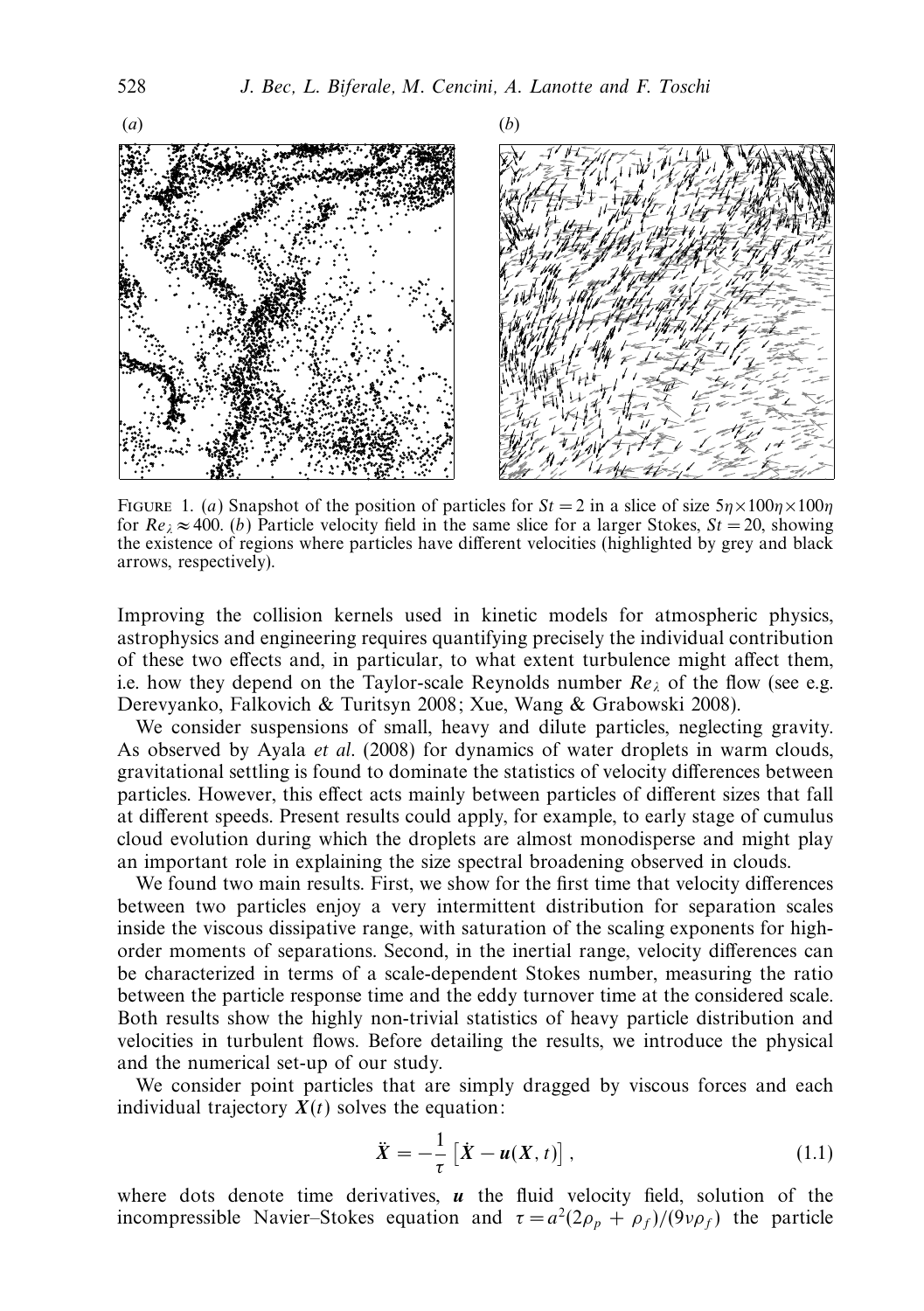response time, also called Stokes time; where  $\rho_p$  and  $\rho_f$  are the particle and fluid densities, respectively, *a* is the particle radius and *ν* is the fluid kinematic viscosity (see Toschi & Bodenschatz 2009 for a recent review). The importance of inertia in the particle dynamics is quantified by the *Stokes number*  $St = \tau/\tau_n$ , where  $\tau_n$  is the dissipative Kolmogorov time scale. Following Reade  $\&$  Collins (2000), the collision rates between particles are evaluated using the ghost-particle approach, which assumes that particles can occupy any point of space independently of the positions of others. This approximation is valid in the asymptotics of very diluted suspensions, and has the advantage of relying on stationary dynamical statistics: the geometrical collision rate is then determined by the value at  $r = 2a$  of the *approaching rate* (see Bec *et al.*) 2005):

$$
\kappa(r; St) = -\langle R \mid R = r \text{ and } R \leq 0 \rangle p_2(r; St). \tag{1.2}
$$

Here *R* denotes the distance between two particles with Stokes number  $St$ , and  $p_2(r;St)$  is the probability density to find two particles at separation *r*. The average is performed over time and particle pairs, with the condition to be separated by a distance *r* and to approach each other. Clearly the behaviour of  $\kappa(r;St)$  prescribes the dependence of the collision rate upon the particle attributes (size and mass density contrast). Caustics and preferential concentration (figure 1) intricately appear in (1.2) affecting the conditional average of the velocity difference *R*˙ and the *r*-dependence of  $p_2$ , respectively. In the dissipative range  $(r \ll \eta)$ ,

$$
p_2(r;St) \propto r^{D_2(St)-1},
$$

where  $D_2(St) \in [0, d]$  is the *correlation dimension* of the particle distribution in *d* dimensions (see for instance Grassberger 1983) and non-trivially depends on the Stokes number as shown by Bec et al. (2007). We remark that in the literature (see e.g. Reade & Collins 2000) the contribution of preferential concentration to collisions is often accounted in terms of the radial distribution function  $g(r)$ , which can be expressed as the ratio between the actual number of particles inside an infinitesimally thin shell of radius *r* centred on a given particle and the number that would be expected if the particles were uniformly distributed. The enhancement of the collision probability due to preferential concentration is typically associated to the divergence of  $g(r)$  for  $r \ll n$  (see Reade & Collins 2000; Zhou, Wexler & Wang 2001). It is not difficult to see that the probability density  $p_2(r; St)$  in (1.2) is straightforwardly related to the radial distribution function. In particular, the small-scale behaviour of the radial distribution function is linked to that of  $p_2$ , and one has that  $g(r) \sim r^{D_2(St)-d}$ . Therefore, for particles uniformly distributed,  $D_2(St) = d$ , so that  $g(r) \sim \mathcal{O}(1)$ . On the contrary, when  $D_2(St) < d$ , the signature of particle clustering,  $g(r)$  diverges as  $r \to 0$ .

We focus here on the velocity contribution to the approaching rate by studying the behaviour as a function of the separation  $r$  of the longitudinal particle velocity structure functions

$$
S_p(r;St) = \langle |R|^p | R = r \rangle.
$$
 (1.3)

The choice of defining structure functions with absolute values is motivated by the definition of the collision kernel (via the approaching rate). When focusing on the behaviour of  $\kappa(r)$  as a function of the separation *r*, scaling properties are not affected when performing averages over positive or negative velocities. Indeed, similarly to fluid velocity increments, an asymmetry in the distribution of velocity difference is observed; however, we checked that such a skewness does not affect the behaviour of moments as a function of the spatial scale. For this reason, one can therefore estimate:  $\kappa(r) \propto r^{D_2(St)-1} S_1(r; St)$  (see Bec *et al.* 2005). Evaluating  $S_n(r; St)$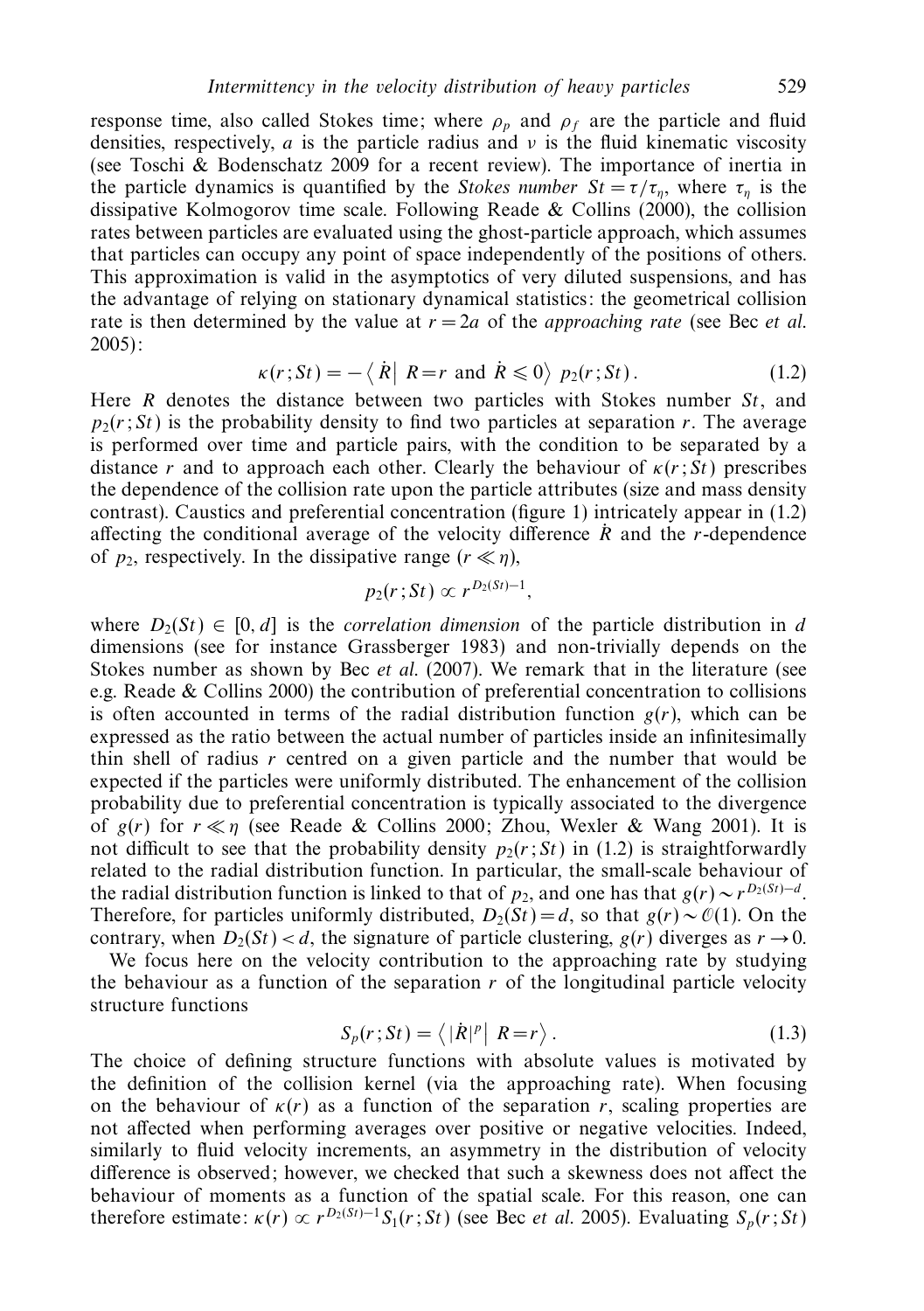|  |  |  | $N$ $Re_i$ $\eta$ $dx$ $\varepsilon$ $v$ $\tau_n$ $dt$                                                                                                                                                                                      |  |
|--|--|--|---------------------------------------------------------------------------------------------------------------------------------------------------------------------------------------------------------------------------------------------|--|
|  |  |  | Run A 512 185 $1 \times 10^{-2}$ $1 \times 10^{-2}$ 0.9 $2 \times 10^{-3}$ $4.7 \times 10^{-2}$ $4 \times 10^{-4}$<br>Run B 2048 400 $3 \times 10^{-3}$ $3 \times 10^{-3}$ 0.9 $3.5 \times 10^{-4}$ $2 \times 10^{-2}$ $1.2 \times 10^{-4}$ |  |

Table 1. Eulerian and Lagrangian parameters for the two runs analysed in the text. *N*: number of grid points per spatial direction;  $Re_{\lambda}$ : Taylor-scale Reynolds number;  $\eta$ : Kolmogorov dissipative scale;  $dx$ : grid spacing;  $\tau_{\eta} = \sqrt{\nu/\varepsilon}$ : Kolmogorov dissipative time scale,  $\varepsilon$ : energy dissipation; *ν*: kinematic viscosity; *dt*: temporal discretization. Total number of particle for each Stokes value is  $7.5 \times 10^6$  for run A and  $\sim 10^8$  for run B. The Navier–Stokes equations are solved on a cubic grid of size  $N<sup>3</sup>$  with periodic boundary conditions. Energy is injected by keeping constant the spectral content of the two smallest wavenumber shells (Chen *et al.* 1993). The viscosity is chosen so to have a Kolmogorov length scale  $\eta \approx dx$ . This conservative choice yields to Reynolds numbers smaller than other direct numerical simulations at comparable resolution (see e.g. Gotoh, Fukayama & Nakano 2002; Yeung, Pope & Sawford 2006; Ishihara, Gotoh & Kaneda 2009). On the other hand, it ensures a good resolution of the small-scale velocity dynamics. We use a fully de-aliased pseudo-spectral algorithm with second-order Adams–Bashforth time-stepping (for details see Bec *et al.* 2006). Particle dynamics is evolved with a time steps from 10 to 1000 times smaller than the Stokes time, leading to an accurate resolution of the particle trajectories. Tri-linear interpolation is used to determine the value of the velocity field at the particle position. The high spatial Eulerian resolution ensure a smooth differentiable velocity field. Some raw data of particle trajectories are freely available from the iCFDdatabase (http://cfd.cineca.it).

for values of *p* different from 1, besides providing a more complete characterization of the velocity statistics, allows one to account also for fluctuations of the local approaching rate, which can vary significantly from place to place in the flow. Highorder statistics give crucial information on the mechanisms for such fluctuations and are thus a pre-requisite for determining the validity of mean-field kinetic models used in application fields. In the limit of small inertia, the particle dynamics approaches that of tracers and consequently the velocity difference  $\hat{R}$  is essentially coincident with the fluid longitudinal increment over a separation *R*. Conversely, when  $St \to \infty$ , particles move ballistically in the flow with uncorrelated velocities and the structure functions  $S_p(r;St)$  become independent of *r*. For intermediate values of the Stokes number, one expects a non-trivial behaviour of  $S_p$  as a function of  $r$  and  $St$ . Data analysed in this study come from direct numerical simulations up to  $Re<sub>\lambda</sub> \approx 400$  (see table 1 for details). Figure 2 shows the behaviour of the second-order structure function  $S_2(r;St)$ for two different values of the carrier flow Reynolds number. One distinguishes different regimes, depending whether *r* is within the dissipative or inertial range of the turbulent carrier flow. While the dissipative-range behaviour directly relates to inter-particle collisions, the inertial-range behaviour has important implications in general on the relative dispersion of particles in turbulent flow as shown by Bec et al. (2009), and for pollution models in particular. In the sequel we investigate these two regimes separately.

## *2. Dissipative range*

In the dissipative range, the structure functions display a power-law behaviour

$$
S_p(r;St) \propto r^{\xi_p(St)}.
$$

The two asymptotics of weak and strong inertia imply that  $\xi_p(St) \simeq p$  for  $St \ll 1$  and  $\xi_p(St) \to 0$  for  $St \to \infty$ . For intermediate values of the Stokes number,  $p \mapsto \xi_p(St)$  is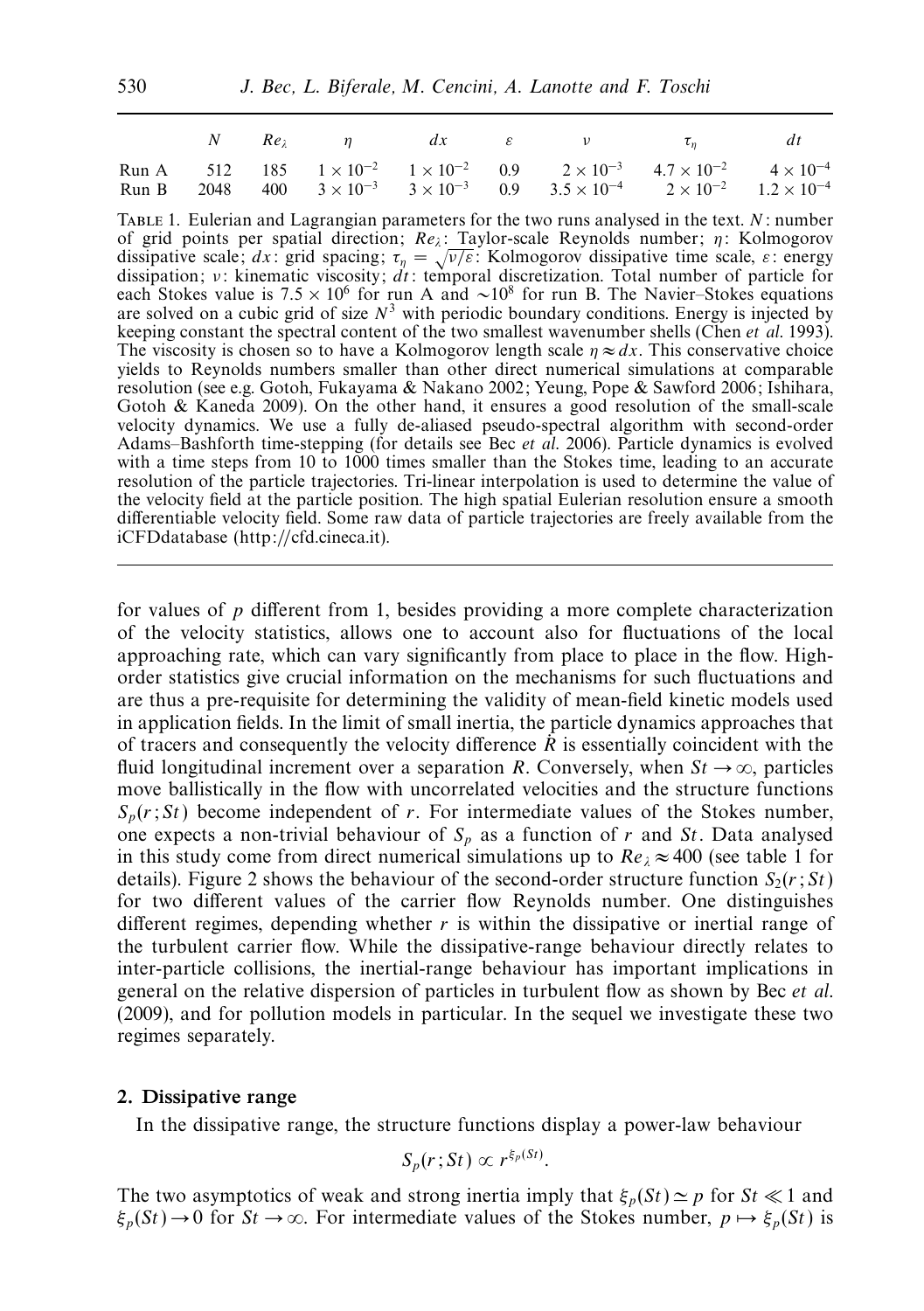

FIGURE 2. Second-order longitudinal velocity structure function for particles with various Stokes numbers and for two Reynolds numbers. Velocity increments are normalized with the fluid velocity at the Kolmgorov scale. The straight dashed lines correspond to the expected smooth scaling in the dissipative range,  $\sim r^2$ , and the expected Kolmogorov scaling in the inertial range,  $\sim r^{2/3}$ .



FIGURE 3. Dissipative-range scaling exponent,  $\xi_1(St)$ , versus the Stokes number St for two values of  $Re_\lambda$ . Inset: correlation dimension  $D_2(St)$  as a function of St.

a convex function of the order *p* with values in [0*, p*]. Figure 3 shows the first-order exponent  $\xi_1(St)$  as a function of the Stokes number. One can clearly observe that for  $St = O(1)$ , the exponent  $\xi_1(St)$  takes non-trivial values spanning the whole interval [0*,* 1]. The dependence of the exponent upon Re*<sup>λ</sup>* in the range spanned by our two simulations is very weak, if any.

At first glance the continuous variation of the exponent  $\xi_1(St)$  from 1 to 0 at increasing  $\tilde{S}t$  seems inconsistent with a naive picture of the role of caustics in velocity statistics. Fold caustics are a part of catastrophe theory (Arnold, Shandarin  $\&$ Zel'dovich 1982); they occur when fast particles catch up with slower ones to create regions where particles with different velocities can be found at the same spatial location as seen in figure  $1(b)$ . If particles conserve their velocity and move ballistically, such caustics will extend over the whole domain; whence the analogy with caustics formed by light rays as detailed in Falkovich et al. (2002), Wilkinson  $\&$  Mehlig (2005)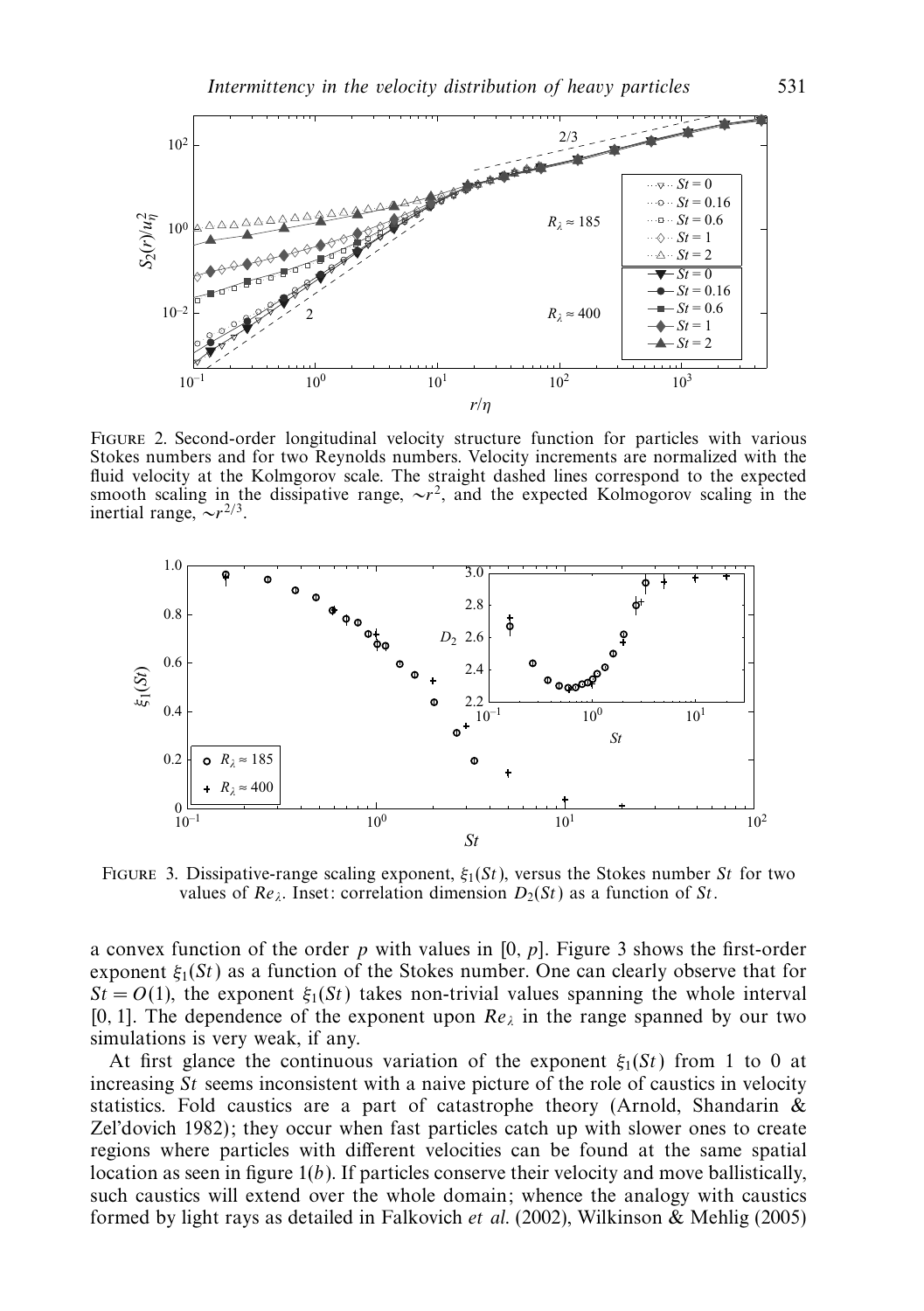

FIGURE 4. Scaling exponents  $\xi_p(St)$  of the particle velocity structure functions  $S_p(r)$  for various St and  $Re_\lambda \approx 400$ . Inset: saturation exponents  $\xi_\infty(St)$  as a function of St for two values of  $Re_\lambda$ ; the dashed line represents a fit of the form  $\propto \ln(7/St)$ . Exponents are obtained by measuring the mean logarithmic derivative of  $S_p(r)$  in  $0.2 \leq (r/\eta) \leq 2$ ; errors correspond to the largest deviations observed in the fitting range. Moments of higher orders (not represented here to lighten the figure) were also computed; their behaviour confirms saturation of the exponents to a limiting finite value.

and Wilkinson et al. (2006). The typical velocity difference between two particles becomes independent of their distance, meaning that structure functions tend to a constant as  $r \to 0$ , and thus  $\xi_p(St) = 0$ , for any value of p. However, there are two clear reasons why this continuous-field picture may fail. First, because of their dissipative dynamics, particles concentrate on dynamical attractors in the position-velocity phase space (Bec *et al.* 2005). Such sets are fractal and correlated with the fluid and lead to the formation of caustics of various strength with non-trivial probabilities. Second, as the particle velocity relaxes to the fluid velocity, the spatio-temporal extent of such caustics may also have complex statistical properties.

To better quantify the contribution from caustics, we extend our investigation to the particle velocity scaling exponents in the dissipative range  $\xi_p(St)$  with orders *p* other than 1, shown in figure 4 for various values of the Stokes number. At low orders, the exponents are almost tangent to the line  $\xi_p(St) = p$  while, at large orders, they saturate to an asymptotic value  $\xi_{\infty}(St)$ , monotonically decreasing with St as shown in the inset. The crossover between these two regimes shifts to low orders when increasing the Stokes number, leading to a less and less sharp transition. Numerical data suggests for the limiting saturation exponent:

$$
\xi_{\infty}(St) \propto \ln(7/St) \quad \text{for } St \lesssim 7, \xi_{\infty}(St) \simeq 0 \quad \text{for } St \gtrsim 7. \tag{2.1}
$$

Let us notice that critical Stokes number value for which  $\xi_{\infty} \approx 0$ , i.e.  $St^* = 7$ , is very close to that for which  $D_2(St) \approx 3$  (see inset of figure 3). As discussed by Derevyanko *et al.* (2007) a saturation of  $D_2(St)$  to the space dimension is indeed expected for St values at which caustics become dominating. In this respect, we also notice that the saturation exponent  $\xi_{\infty}(St)$  can be interpreted as the codimension of large fold caustics associated to order-unity velocity jumps. Indeed, such caustics contribute to the structure function  $S_p(r;St)$  a term of the form  $V_p P(r)$  where  $V_p$  is the *p*th-order moment of the velocity difference inside the caustics and  $P(r)$  is the probability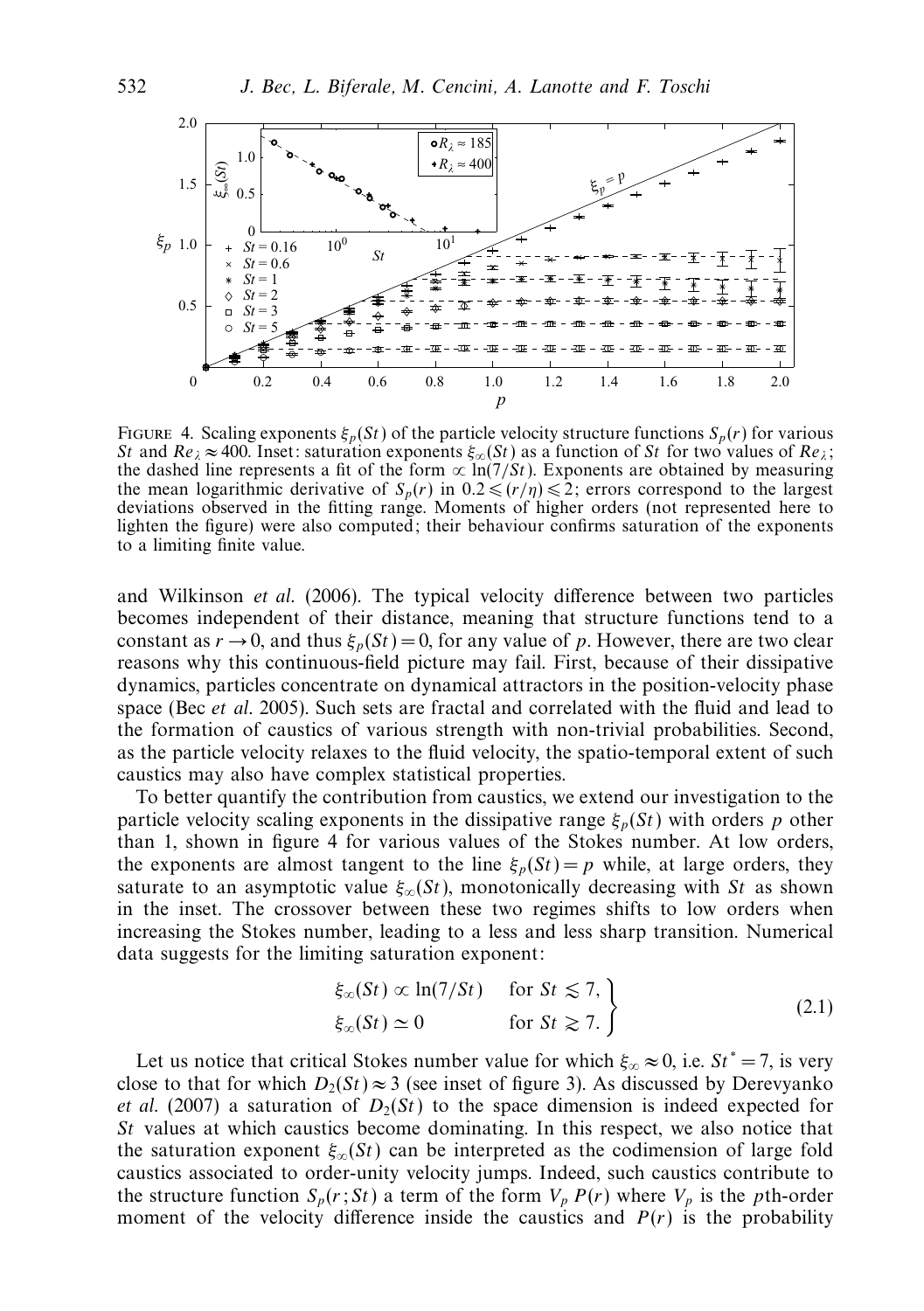of having such a caustic present in a box of size *r*. The saturation of the scaling exponents suggests that  $P(r) \propto r^{\xi_{\infty}(St)}$ , so that  $D^{(c)} \equiv 3 - \xi_{\infty}(St)$  is the (statistical) Hausdorff dimension of the set of caustics.

At smaller orders, the statistics is dominated by other events for which one can figure out two conceivable scenarios. A first possibility is that caustics distribution spans all possible sizes with non-trivial codimensions, i.e. is a multi-fractal. In this case they affect all orders and give rise to multi-scaling and to a non-trivial behaviour of the exponents  $\xi_p(St)$  as a function of p, before the saturation (Celani *et al.* 2000). The alternative possibility is that the caustics are randomly distributed with a typical size and dominate the velocity statistics at large moments only, while small orders are controlled by the smooth regions of the particle velocity. In that case the structure function would display a bi-fractal behaviour similar to that present in random solutions to the Burgers equation (see e.g. Bec  $&$  Khanin 2007), namely

$$
\xi_p(\mathcal{S}t) = p \qquad \text{if } p \leq \xi_\infty(\mathcal{S}t), \xi_p(\mathcal{S}t) = \xi_\infty(\mathcal{S}t) \qquad \text{if } p \geq \xi_\infty(\mathcal{S}t). \tag{2.2}
$$

As seen from figure 4, the measured exponents are very close to the bi-fractal behaviour. The observed deviations could be due to a real small multi-fractal component or to artifacts due to the presence of subleading terms or logarithmic corrections as shown by Biferale et al. (2004) and Mitra et al. (2005). Note that deviations from a bi-fractal behaviour seem very strong at large Stokes numbers, suggesting a softer distinction between smooth regions and caustics. However, the low values of the exponents in this asymptotics make even more difficult the estimation of subleading terms.

Numerical observations give strong evidence in favour of a saturation of the scaling exponents  $\xi_p$  at large orders. This suggests that caustics, while randomly distributed in space, have a typical velocity amplitude, which is entailed in the finiteness of the moments  $V_p$  introduced above. This 'size of caustics' depends of course on particle inertia, and thus on the Stokes number. Such a dependence is not visible when investigating the exponents  $\xi_p$  as a function of St, but can however be estimated through the asymptotics of weak and strong particle inertia. When  $St \ll 1$ , the relaxation of particles dynamics is so fast that caustics never develop except at locations where the fluid velocity gradient takes extreme values, thus leading to large velocity differences. Conversely, when  $St \gg 1$ , caustics fill the whole space but, as shown in Abrahamson (1975), particles individual velocities decrease as St−1*/*<sup>2</sup> and caustics amplitude becomes very small. The contribution of caustics amplitude to the approaching rate thus acts to compensate the size effect observed in the  $\xi_1$  dependence on St. This implies that for a fixed (large) density ratio  $\rho_p/\rho_f$  there exists an optimal particle size *a* such that  $(a/\eta)^2 = \mathcal{O}(\rho_f/\rho_p)$  (i.e.  $St = \mathcal{O}(1)$ ), for which the monodisperse collision rate attains a maximum.

### *3. Inertial range*

We finally turn to the behaviour of the velocity structure function for separations within the inertial range of turbulence, i.e. for  $\eta \ll r \ll L$ . As seen from figure 2, particle velocity structure functions recover the fluid ones when *r* becomes very large. Indeed as *r* increases the associated eddy turnover time grows as  $r^{2/3}$  (where we used the Kolmogorov 1941 scaling (K41)) so that the effective strength of inertia reduces. Similarly to random self-similar carrier flows (see Bec et al. 2008), this effect can be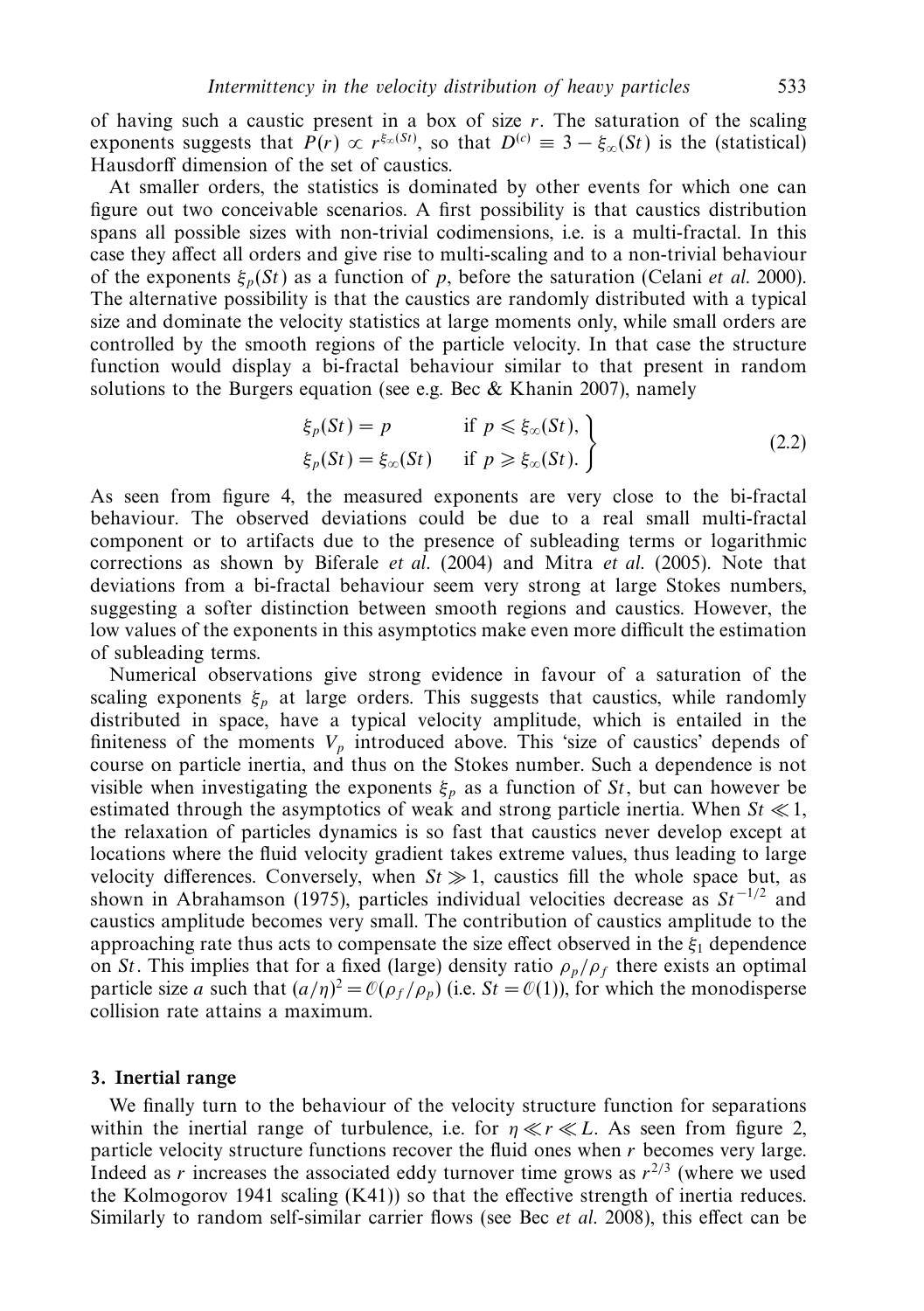

FIGURE 5. First-order local exponent  $\hat{\xi}_1(r)$  as a function of the local Stokes number  $\hat{St}(r)$  for  $Re_\lambda \approx 400$ . The horizontal dashed line represents tracers K41 expectation.

put on a quantitative ground in terms of a scale-dependent Stokes number,

$$
\hat{St}(r) = \tau / (\varepsilon^{-1/3} r^{2/3}),\tag{3.1}
$$

defined as the ratio between the particle response time and the turnover time associated to the scale r, where  $\varepsilon$  denotes the mean dissipation rate of kinetic energy. We check whether the local scaling exponent

$$
\hat{\xi}_p(r;\tau) \equiv (\mathrm{d} \ln S_p(r;St))/( \mathrm{d} \ln r)
$$

does depend on  $\hat{St}(r)$  only, as observed in random self-similar flows by Bec *et al.* (2008). Figure 5 shows a good collapse of the values of  $\hat{\xi}_1(r, \tau)$  associated to various  $\tau$  and of *r*, once represented as a function of  $\hat{St}(r)$ . Moreover, the curve  $\hat{\xi}_1(\hat{St}(r))$  has a shape qualitatively very similar to that of  $\xi_1(St)$  observed in the dissipative range and shown in figure 3, this fact is relevant to heavy particle dispersion in turbulent flows (see e.g. Bec *et al.* 2009). Let us stress that data corresponding to small  $\hat{St}(r)$  in figure 5 show deviations from the K41 scaling that are similar to those expected for tracers-like statistics.

### *4. Concluding remarks*

To summarize, we have presented high-resolution direct numerical simulations of heavy particles evolution in homogeneous isotropic turbulence. We have studied both small-scales and inertial-range distribution of velocity differences between two particles; the former being relevant to the development of models for the collision kernel. We have found strong evidences of a highly intermittent distribution of caustics, leading to a quasi bi-fractal law for the scaling exponents of moments of velocity increments. The inertial-range statistics is governed by a scale-dependent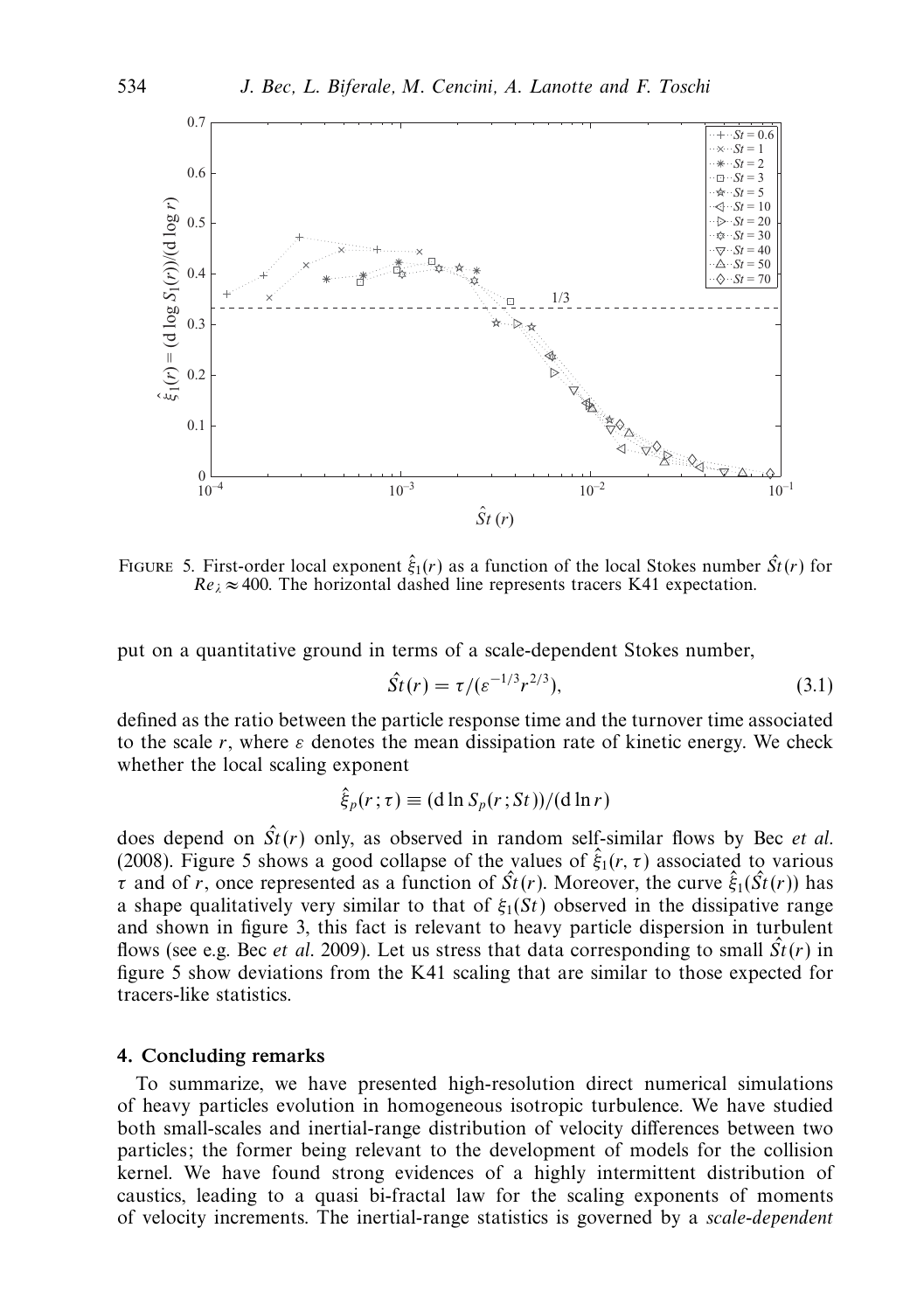Stokes number, built in terms of the particle response time and of the scale-dependent eddy turn over time of the underlying flow. Both results may be crucial for a correct modelling of particle–particle interactions in real flows. In particular, the strong intermittency shown by the velocity increments in the viscous subrange suggests the importance of including fluctuations in the modelling of the collision kernel for large Stokes numbers.

We have estimated here collision rates in the framework of the 'ghost particles' approximation. This means that we let particle overlap whenever they reach a distance smaller than the sum of their radii. This assumption pertains to the asymptotics of very dilute suspensions, where the typical time between two successive collisions of a given particle is much longer than the relaxation time of its dynamics towards a statistically stationary regime. This approach has the advantage that all results discussed here are independent of the particle radii (except, of course, through the Stokes number), of the particle number density and of the type of collisions they experience. The motivation of studying such an asymptotic regime is to highlight universal mechanisms that are responsible for an increase of collisions rates due to particle inertia.

Finally, it is worth stressing that up to now, the design of efficient and realistic twofluid models has been slowed down by the intricate behaviour of particle velocities that was studied in details here. The observed intermittency explains the difficulty of projecting the particle phase-space dynamics in order to construct a synthetic velocity field that advects the particles. Actually such concerns extend to the study of conditional distributions or the reduction of dimensionality in a much broader range of dissipative dynamical systems.

This study benefited from fruitful discussions with L. Collins, G. Falkovich, B. Mehlig, L.-P. Wang and M. Wilkinson. J. Bec and A. Lanotte acknowledge support from NSF under grant No. PHY05 51164 for their stay at the Kavli Institute for Theoretical Physics in the framework of the 2008 'Physics of Climate Change' program. Part of this work was supported by ANR under grant No. BLAN07- 1 192604. Simulations were performed at CASPUR and CINECA (Italy), and in the framework of the DEISA Extreme Computing Initiative supported by the DEISA Consortium (cofunded by the EU, FP6 project 508830).

### REFERENCES

- Abrahamson, J. 1975 Collision rates of small particles in a vigorously turbulent fluid. Chem. Engng Sci. **30**, 1371–1379.
- Arnold, V. I., Shandarin, S. F. & Zel'dovich, Ya. B. 1982 The large scale structure of the universe I. General properties. One-and two-dimensional models. Geophys. Astrophys. Fluid Dyn. **20**, 111.
- Ayala, O., Rosa, B., Wang, L.-P. & Grabowski, W. W. 2008 Effects of turbulence on the geometric collision rate of sedimenting droplets. Part 1. Results from direct numerical simulation. New J. Phys. **10**, 075015.
- Bec, J., Biferale, L., Boffetta, G., Celani, A., Cencini, M., Lanotte, A. S., Musacchio, S. & Toschi, F. 2006 Acceleration statistics of heavy particles in turbulence. J. Fluid Mech. **550**, 349.
- Bec, J., Biferale, L., Boffetta, G., Cencini, M., Lanotte, A. S., Musacchio, S. & Toschi, F. 2007 Heavy particle concentration in turbulence at dissipative and inertial scales. Phys. Rev. Lett. **98**, 084502.
- BEC, J., BIFERALE, L., LANOTTE, A. S., SCAGLIARINI, A. & TOSCHI, F. 2010. Turbulent pair dispersion of inertial particles. J. Fluid Mech. (in press).